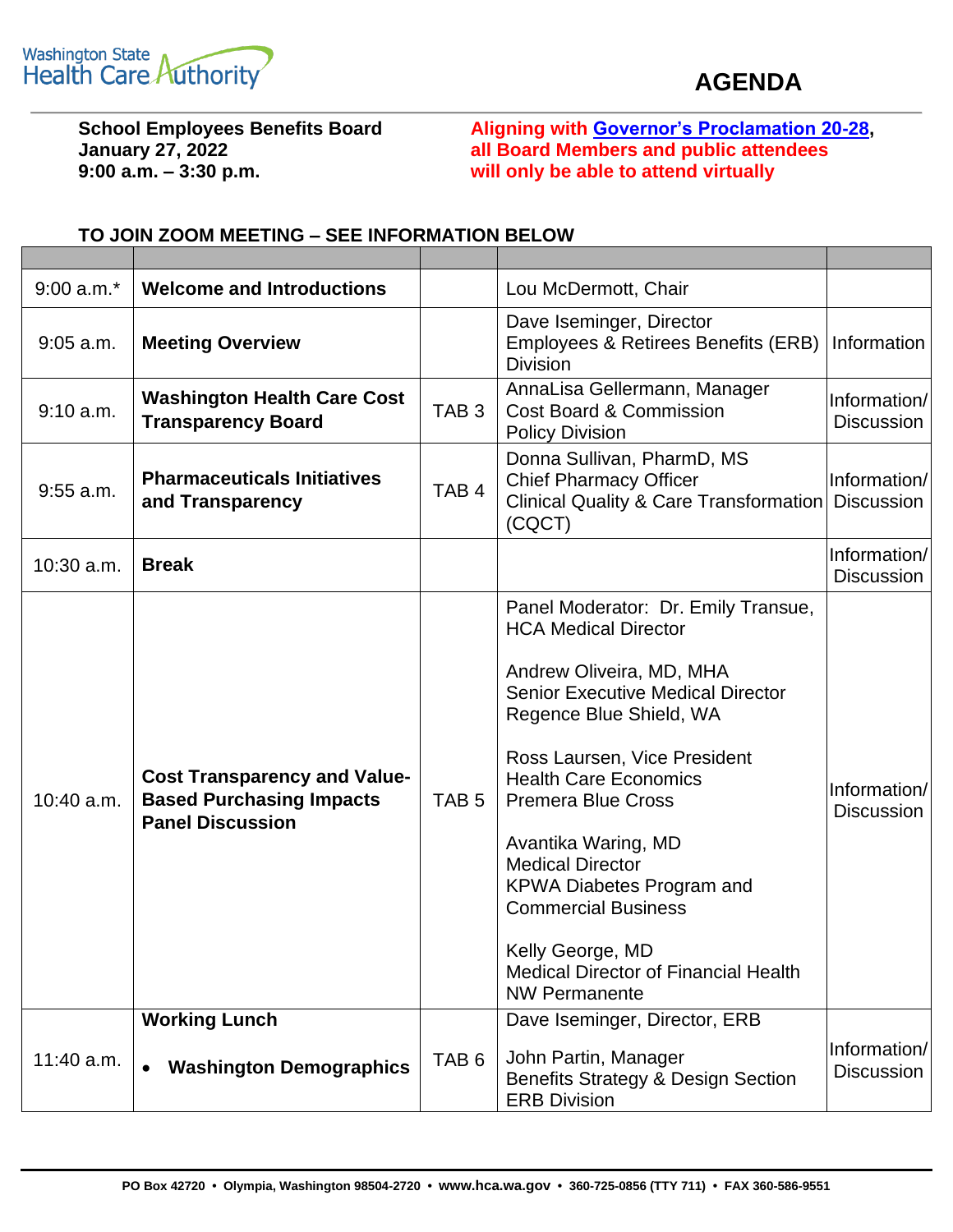| 12:10 p.m.  | <b>COBRA Subsidy Update</b>                                             | TAB <sub>7</sub> | Kat Cook, Benefit Strategy Analyst<br>Benefits Strategy & Design Section<br><b>ERB Division</b>                                                       | Information/<br><b>Discussion</b> |
|-------------|-------------------------------------------------------------------------|------------------|-------------------------------------------------------------------------------------------------------------------------------------------------------|-----------------------------------|
| 12:30 p.m.  | <b>Open Enrollment Update</b><br>2022 Open Enrollment<br><b>Summary</b> |                  | Renee Bourbeau, Manager<br>Stacy Grof-Tisza, Customer Service<br><b>Operations Manager</b><br><b>Benefits Accounts Section</b><br><b>ERB Division</b> |                                   |
|             | <b>SEBB 2022 Enrollment</b><br><b>Changes</b>                           | TAB <sub>8</sub> | Lauren Johnston, Senior Account<br>Manager<br>Portfolio Management & Monitoring<br>Section, ERB Division                                              | Information/<br><b>Discussion</b> |
|             | <b>Long-Term Disability (LTD)</b>                                       |                  | Kimberly Gazard, Contract Manager<br>Portfolio Management & Monitoring<br>Section, ERB Division                                                       |                                   |
|             | <b>Benefit Update: Tax-</b><br><b>Advantaged Accounts</b>               |                  | Marty Thies, Unit Manager<br>Portfolio Management & Monitoring<br>Section, ERB Division                                                               |                                   |
|             | <b>Dual Enrollment</b><br>Implementation                                |                  | Cade Walker, Special Executive<br><b>Assistant, ERB Division</b>                                                                                      |                                   |
| 1:00 p.m.   | <b>Break</b>                                                            |                  |                                                                                                                                                       |                                   |
| 1:10 p.m.   | 2022 Legislative Session &<br><b>Recent Legislative Reports</b>         | TAB <sub>9</sub> | Cade Walker, Special Executive<br><b>Assistant, ERB Division</b>                                                                                      | Information/<br><b>Discussion</b> |
| 1:30 p.m.   | <b>Governor's Proposed Budget</b><br><b>Update - SEBB</b>               | <b>TAB 10</b>    | Tanya Deuel, ERB Finance Manager<br><b>Financial Services Division</b>                                                                                | Information/<br><b>Discussion</b> |
| $1:55$ p.m. | <b>Procurement and Benefit</b><br><b>Planning Cycles</b>                | <b>TAB 11</b>    | John Partin, Manager<br><b>Benefits Strategy &amp; Design Section</b><br><b>ERB Division</b>                                                          | Information/<br><b>Discussion</b> |
| 2:10 p.m.   | <b>Optional Benefits Survey</b>                                         | <b>TAB 12</b>    | Cade Walker, Special Executive<br><b>Assistant, ERB Division</b>                                                                                      | Information/<br><b>Discussion</b> |
| 2:25 p.m.   | <b>SEBB Financial Overview</b>                                          | <b>TAB 13</b>    | Tanya Deuel, ERB Finance Manager<br><b>Financial Services Division</b>                                                                                | Information/<br><b>Discussion</b> |
| $2:55$ p.m. | 2022 Board Preview                                                      |                  | Dave Iseminger, Director<br><b>ERB Division</b>                                                                                                       | Information/<br><b>Discussion</b> |
| $3:05$ p.m. | <b>Public Comment</b>                                                   |                  |                                                                                                                                                       |                                   |
| 3:20 p.m.   | <b>Closing</b>                                                          |                  | Lou McDermott, Chair                                                                                                                                  |                                   |
| 3:30 p.m.   | <b>Adjourn</b>                                                          |                  |                                                                                                                                                       |                                   |

**\*All Times Approximate**